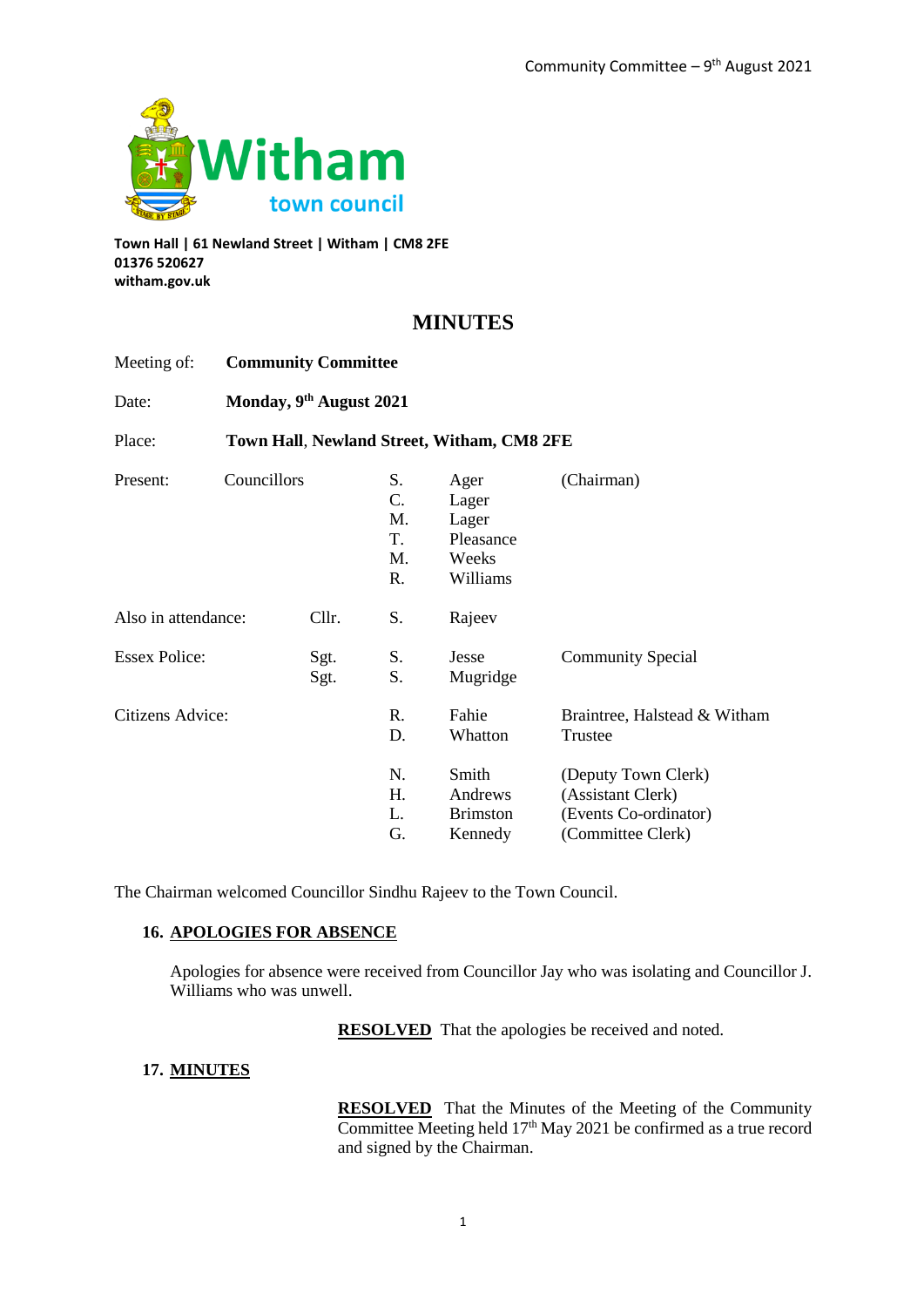#### **18. INTERESTS**

No interests were declared.

#### **19. QUESTIONS AND STATEMENTS FROM THE PUBLIC**

There was no member of the press or public present.

#### **20. GUEST SPEAKER**

The Chairman welcomed Rachel Fahie to the Meeting to talk about the work of the Citizens Advice (CA) and Derek Whatton, Trustee.

Rachel explained that the CA is able to offer independent and often complicated advice to residents which is impartial and free. There is a phone first facility from  $10 \text{ am} - 4 \text{ pm}$ , five days a week. Face to face meetings were suspended at the start of the pandemic but video conferencing was now available. The volunteers work a total of 200 hours a week to keep the phone lines open. 900 Witham residents had been supported in the last year with advice ranging from benefits, debt management, housing and employment issues. She thanked the Town Council for its grant which was critical to the local service.

Rachel then gave a case study which showed the complexity of employment issues and the help they had given to ensure an employee was given the agreed wages without bogus deductions from other agencies. In answer to a question Rachel explained that they encourage clients to report such situations of attempted fraud to the police. Such issues would also be raised at a national level.

She said that CA was continuing to closely monitor the situation and work to meet clients' needs.

The Chairman thanked Rachel for her report.

Councillor C. Lager presented the CA with a cheque for £7,345.87 which she had raised as part of her Town Mayor's Appeal.

Derek thanked Clare and the Town Council for their support.

Rachel and Derek then left the Meeting.

## **21. ESSEX POLICE, PSCO & SPECIAL CONSTABLE UPDATES**

The Chairman welcomed Community Special Sergeant Simon Jesse and Sergeant Steve Mugridge to the Meeting.

Community Special Sergeant Jesse spoke about his recent report and the success of the Dog Show last month which had given them the opportunity to engage with the public and children in particular. He said that it had been difficult to meet residents as not so many people were out and about.

Sergeant Mugridge said that they were engaged in a two week clamp down on e scooters, vehicle crime and anti-social behaviour. He said that they were trying to attend the Activate events in the park for young people between the ages of 11 and 16 years of age and spoke of the importance of friendly engagement with young people. He added that there had been an increase in vehicle crime.

In answer to a question Community Special Sergeant Jesse explained that some people do not realise that e scooters cannot be used on public highways and in the first instance would be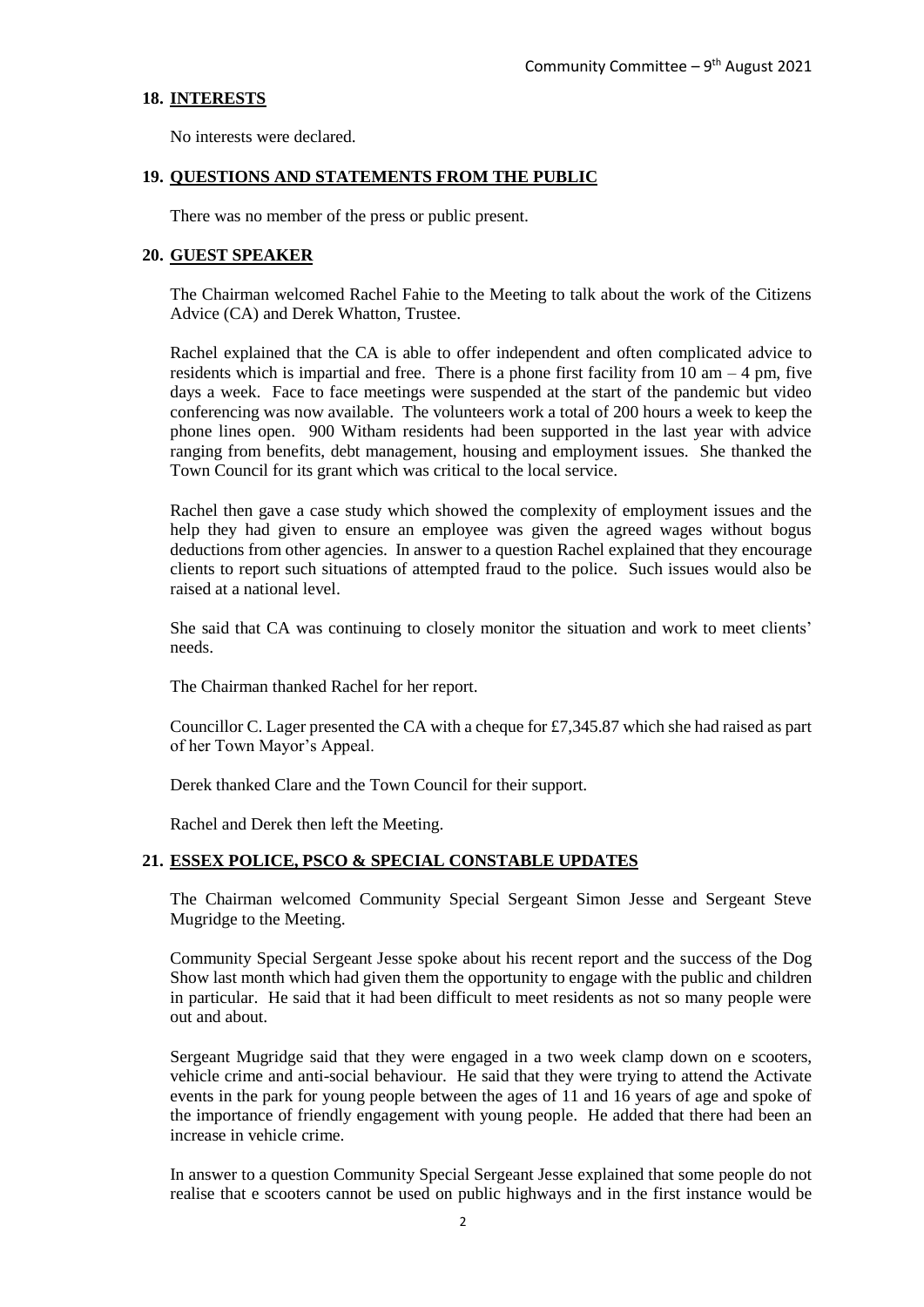dealt with by words of advice but then the scooter would be seized if used again. It was noted that there had been an upsurge in the use of nitrous oxide but it was explained that this in itself was not a crime. Steve said that users would be advised of the risks.

Members expressed their thanks to all the Community Specials and were impressed with the remarkable amount of time they gave to their roles.

Community Special Sergeant Simon Jesse and Sergeant Steve Mugridge then left the Meeting.

#### **22. CLERK'S REPORT**

The Clerk's Report was received.

The Deputy Town Clerk explained that the Pop-Up stall on Saturday had to be cancelled because of bad weather. Braintree District Council had organised an event in the Park on Tuesday,  $10<sup>th</sup>$  August 2021 with the Street Scene team and Community 360. The Town Council would also take part.

Councillor R. Williams explained that it was overly optimistic to expect the Silver Cinema to recommence in September as the library was not yet open for events. He said that a team of people to assist at the cinema was required and offers of help should be directed to him.

**RESOLVED** That the report be received and information noted.

#### **23. COMMUNITY INCOME, EXPENDITURE AND BUDGET REPORT**

The committee income  $\&$  expenditure report for the period  $1^{st}$  April 2021 - 30<sup>th</sup> June 2021 was received.

The Chairman considered that it was important to use the money allocated.

**RESOLVED** That the income and expenditure report be received and noted.

#### **24. 40th ANNIVERSARY OF THE TOWN COUNCIL**

The Deputy Town Clerk advised that next April would be the 40<sup>th</sup> anniversary of the Town Council and Members were asked whether they wished to celebrate the event.

Members views were divided as to whether this anniversary should be celebrated. A suggestion was made that a parade should be organised.

> **RESOLVED** That draft plans to celebrate the 40<sup>th</sup> Anniversary of the Town Council be brought to the next Community Committee.

#### **25. WITHAM TOWN COUNCIL EVENTS UPDATE**

The Events Co-ordinator gave an update on Town Council events.

She explained that the Dog Show had been very successful with lots of positive feedback and almost £200 raised for dog charities. Members said that people were very appreciative of the event particularly as it had been held on the River Walk.

The Events Co-ordinator said that whilst the children's free Halloween event at James Cooke Wood would take place unfortunately because groups and organisations were not yet meeting, the evening event for adults had to be cancelled.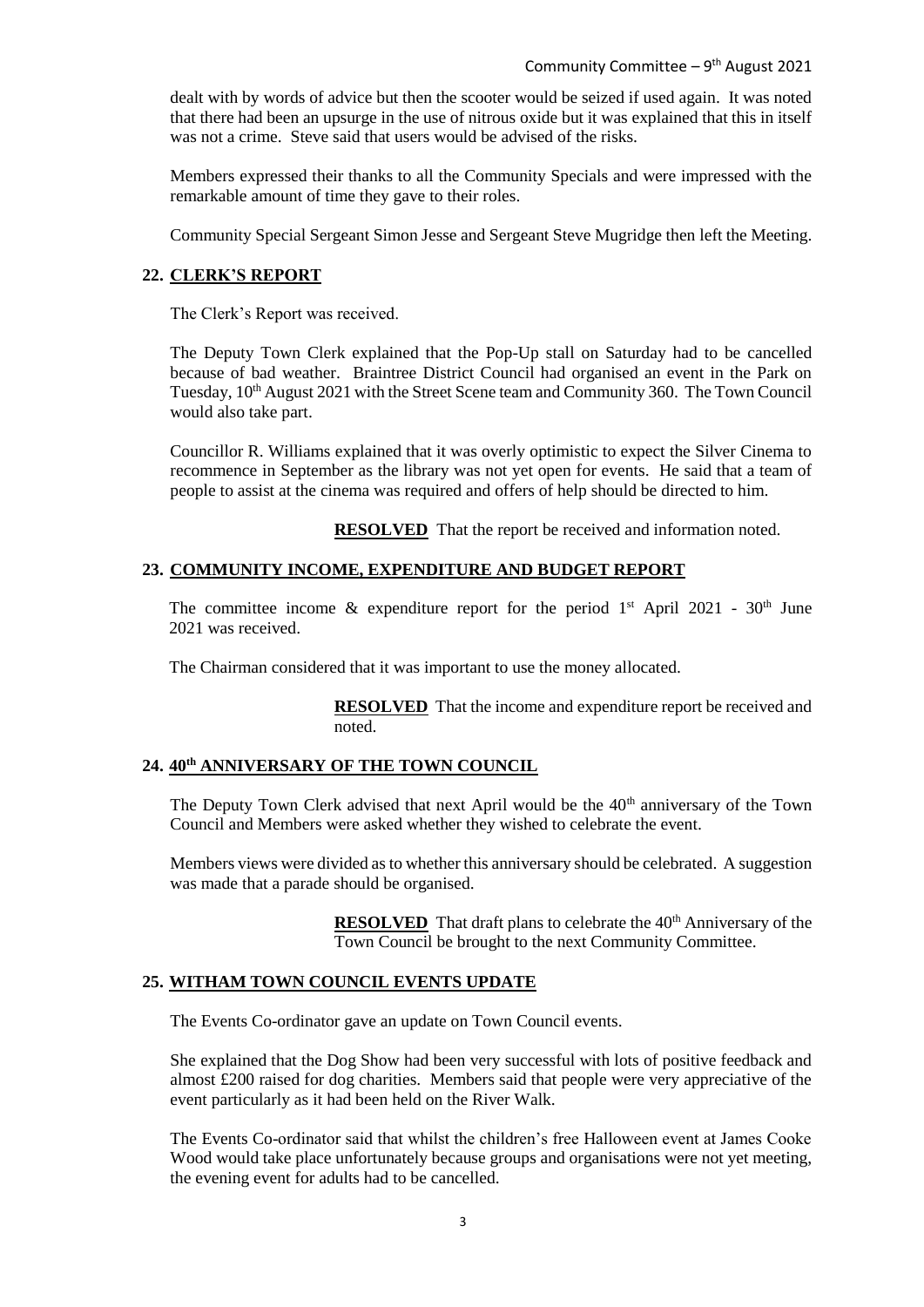She said that Christmas was in the early stages of planning and the road closure for the Christmas Market had been applied for. In answer to a question she said that the Rotary Club no longer had the resources to provide the town Christmas tree and this was now organised by the Town Council.

**RESOLVED** That the report be received and information noted.

#### **26. TOWN CLOCK**

A report containing proposals to renovate the Town Clock was received.

Members considered that it was vital that the clock should be restored and that a decision on gold paint or leaf be made on durability.

> **RESOLVED** That the report be received and the quotation for restoration of the Town Clock be accepted with the decision of whether to use gold paint or leaf be based on longevity.

#### **27. ALLOTMENTS**

A report was received regarding the Cut Throat Lane allotments which had been in the ownership of the Town Council since 22nd June 2021.

The Assistant Clerk said that both a lot of administrative and ground work had been carried out. The Open Spaces Team attended the allotments once a week to carry out maintenance and a good relationship with the allotment holders had been formed.

She said that the Tenancy Agreement had been based on the District Council one and once agreed by Members would be sent to allotment holders. Members stressed the importance of joining the National Association. Members were informed that as it was National Allotment Week there would be posts on the Town Council social medial sites.

Members agreed that the Tenancy Agreement should have a pro-rata rate for tenants taking an allotment later in the year. Concern was expressed about the use of weed killer and bonfires on the allotment site albeit a communal one.

**RESOLVED** That the report be received and information noted.

**RESOLVED** That the Tenancy Agreement be adopted with suggested changes regarding weed killer and bonfires, following consultation with the tenants.

#### **28. CLIMATE AUDIT PANEL**

Recommendations from the Climate Audit Panel were received.

Members considered that it would not be possible to run CCTV purely on solar power.

**RESOLVED** That an investigation be carried out as to whether it would be possible to have solar powered CCTV cameras with back up electricity.

**RESOLVED** That the Youth Working Group correspond with local schools to explore climate priorities with children.

**RESOLVED** That the Community Committee review pesticides as part of setting its allotment management policies.